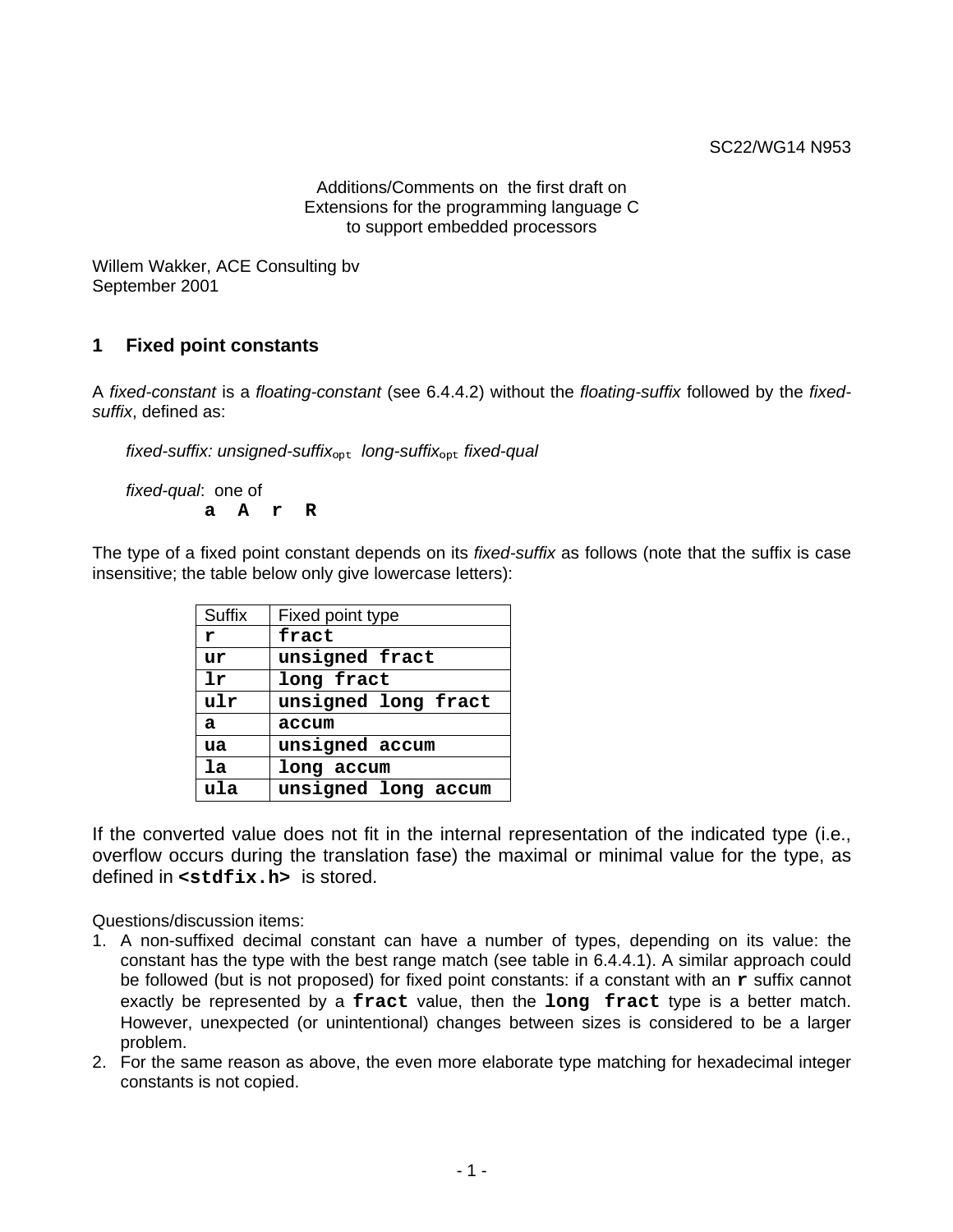# **2 <stdfix.h>**

New constants are introduced to denote the behavior and limits of fixed point arithmetic.

A conforming implementation shall document all the limits specified in this section, as an addition to the limits required by the ISO C standard. The limits specified in this section shall be specified in the header file **<stdfix.h>.**

The values given below shall be replaced by constant expressions suitable for use in **#if** preprocessing directives.

The support for unsigned fixed point types is characterized by implementation-defined value of **unsigned\_fixed\_support**:

- **1** unsigned fixed point types supported
- **0** unsigned fixed point types not supported.

The values in the following sections shall be replaced by constant expressions with implementationdefined values with the same type. Except for the various **EPSILON** values, their implementationdefined values shall be greater of equal in magnitude (absolute value) to those shown, with the same sign. For the various **EPSILON** values, their implementation-defined values shall be less or equal in magnitude to those shown.

## **2.1 Sizes of fixed types**

Note that for **unsigned\_fixed\_support** equals **0** (no unsigned fixed point support) the values for the unsigned types defined in this section are equal to the values of the corresponding signed types.

number of bits for object of type signed short fract

## **SFRACT\_BIT 8**

- minimum value for an object of type **signed short fract**

**SFRACT\_MIN (-0.5r-0.5r)**

maximum value for an object of type signed short fract

| SFRACT MAX 0.9921875r | // decimal constant |
|-----------------------|---------------------|
| SFRACT MAX 0X1.FCP-1r | // hex constant     |

- the difference between **0.0r** and the least value greater than **0.0r** that is representable in the **signed short fract** type

**SFRACT\_EPSILON 0.0078125r //** decimal constant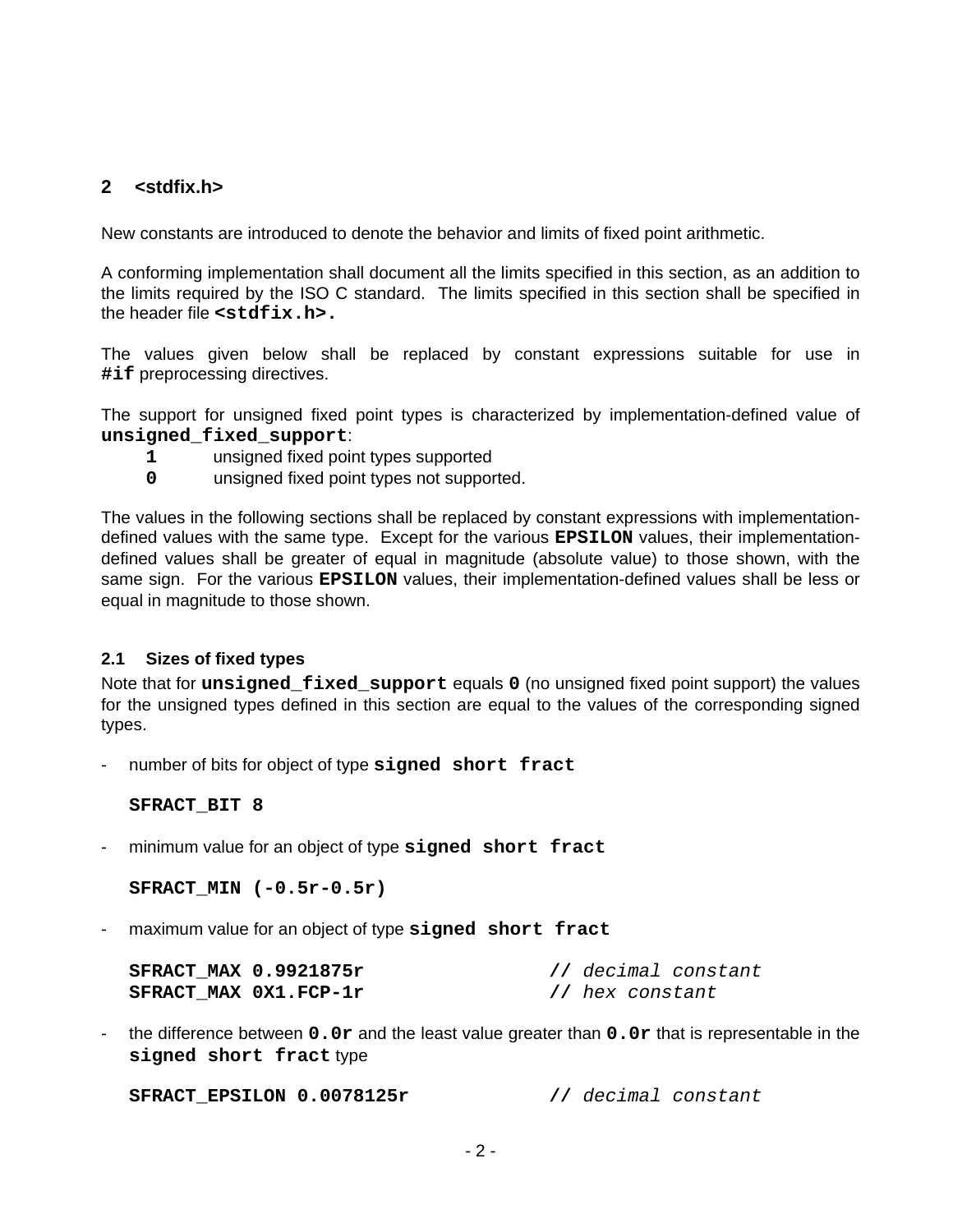**SFRACT\_EPSILON 0X1P-7r //** hex constant

- maximum value for an object of type **unsigned short fract**

| USFRACT MAX 0.99609375ur | // decimal constant |
|--------------------------|---------------------|
| USFRACT MAX 0X1.FEP-1ur  | // hex constant     |

- the difference between 0.0r and the least value greater than 0.0r that is representable in the **unsigned short fract** type

| USFRACT EPSILON 0.00390625ur |  |                 | // decimal constant |
|------------------------------|--|-----------------|---------------------|
| USFRACT EPSILON 0X1P-8ur     |  | // hex constant |                     |

- number of bits for object of type **fract**

#### **FRACT\_BIT 16**

- minimum value for an object of type **fract**

**FRACT\_MIN (-0.5r-0.5r)**

- maximum value for an object of type **fract**

| FRACT MAX 0.999969482421875r |                 | // decimal constant |
|------------------------------|-----------------|---------------------|
| FRACT MAX 0X1.FFFCP-1r       | // hex constant |                     |

- the difference between **0.0r** and the least value greater than **0.0r** that is representable in the **fract** type

|                        | FRACT EPSILON 0.000030517578125r |                         | // decimal constant |
|------------------------|----------------------------------|-------------------------|---------------------|
| FRACT EPSILON 0X1P-15r |                                  | // hex constan <b>t</b> |                     |

- maximum value for an object of type **unsigned fract**

| UFRACT MAX 0.9999847412109375ur | // decimal constant |
|---------------------------------|---------------------|
| UFRACT MAX 0X1.FFFEP-1ur        | // hex constant     |

- the difference between **0.0r** and the least value greater than **0.0r** that is representable in the **unsigned fract** type

**UFRACT\_EPSILON 0.0000152587890625ur //** decimal constant **UFRACT\_EPSILON 0X1P-16ur //** hex constant

- number of bits for object of type **signed long fract**

## **LFRACT\_BIT 32**

- minimum value for an object of type **signed long fract**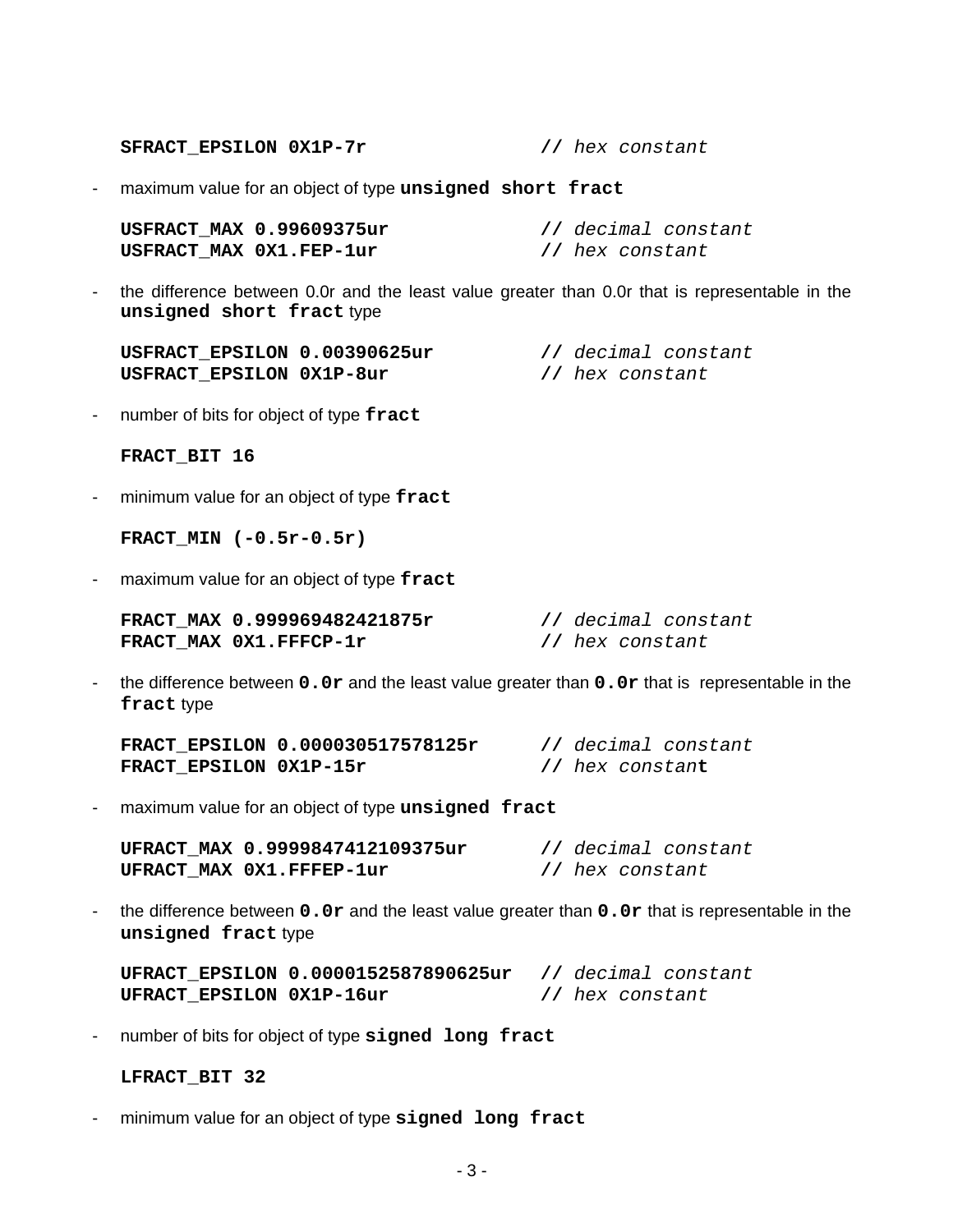### **LFRACT\_MIN (-0.5R-0.5R)**

- maximum value for an object of type **signed long fract**

**LFRACT\_MAX 0.9999999995343387126922607421875lr**

**//** decimal constant **LFRACT\_MAX 0X1.FFFFFFFCP-1lr //** hex constant

- 
- the difference between **0.0lr** and the least value greater than **0.0lr** that is representable in the **signed long fract** type

**LFRACT\_EPSILON 0.0000000004656612873077392578125lr**

**LFRACT\_EPSILON 0X1P-31lr //** hex constant

**//** decimal constant

**//** decimal constant

- maximum value for an object of type **unsigned long fract**

| ULFRACT MAX 0.99999999976716935634613037109375ulr |  |                 |                     |
|---------------------------------------------------|--|-----------------|---------------------|
|                                                   |  |                 | // decimal constant |
| ULFRACT MAX 0X1.FFFFFFFEP-1ulr                    |  | // hex constant |                     |

- the difference between **0.0ulr** and the least value greater than **0.0ulr** that is representable in the **unsigned long fract** type

**ULFRACT\_EPSILON 0.00000000023283064365386962890625ulr**

**ULFRACT\_EPSILON 0X1P-32ulr //** hex constant

## **2.2 Sizes of the accum type**

Note that for **unsigned\_fixed\_support** equals **0** (no unsigned fixed point support) the values for the unsigned types defined in this section are equal to the values of the corresponding signed types.

- number of bits for object of type **signed short accum**

**SACCUM\_BIT 12**

- minimum value for an object of type **signed short accum**

**SACCUM\_MIN (-8.0a-8.0a)**

- maximum value for an object of type **signed short accum**

| SACCUM MAX 15.9921875a | // decimal constant |
|------------------------|---------------------|
| SACCUM MAX 0X1.FFCP+3a | // hex constant     |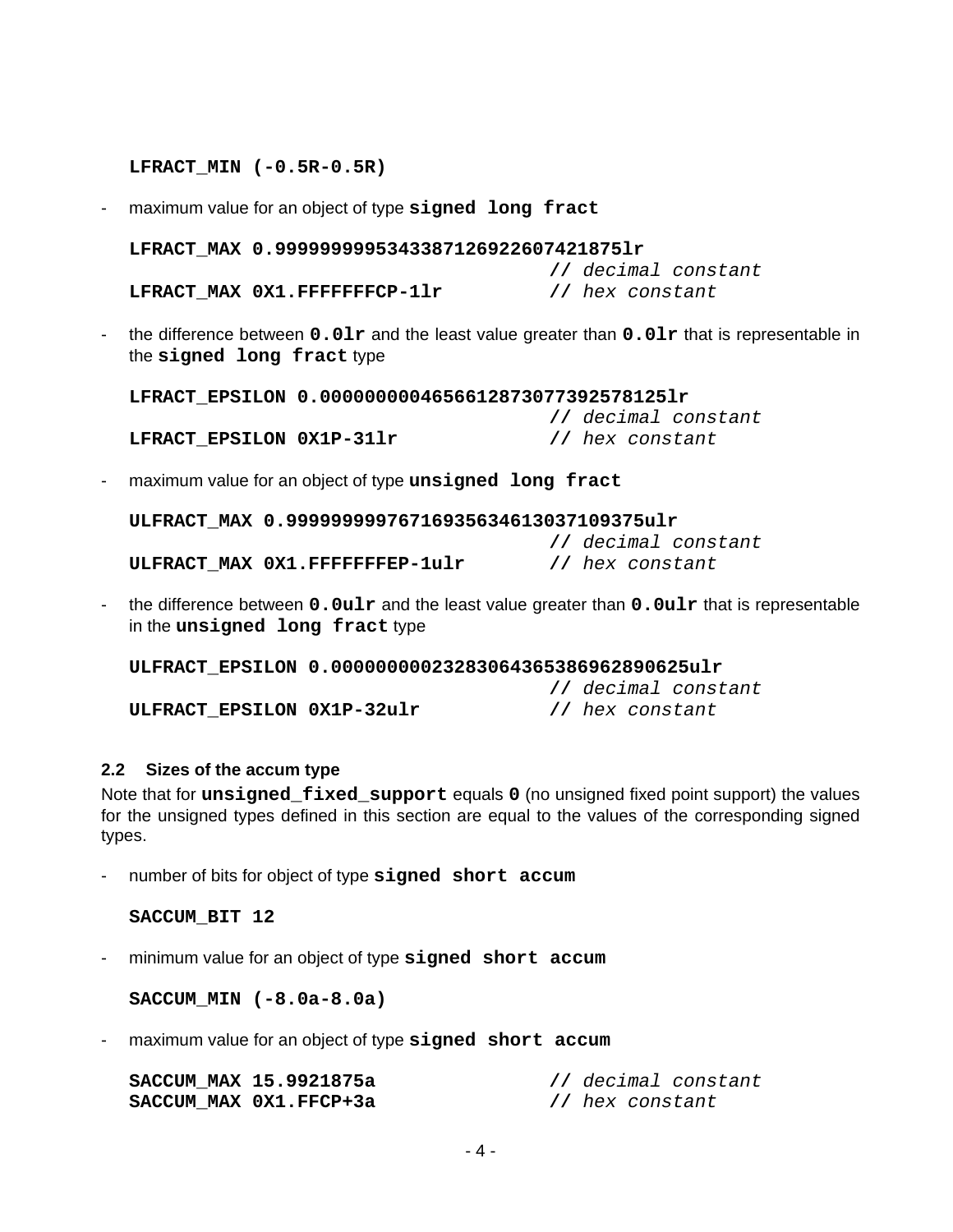- the difference between **0.0a** and the least value greater than **0.0a** that is representable in the **signed short accum** type

| SACCUM EPSILON 0.0078125a |  |                 | // decimal constant |
|---------------------------|--|-----------------|---------------------|
| SACCUM EPSILON 0X1P-7a    |  | // hex constant |                     |

- maximum value for an object of type **unsigned short accum**

| USACCUM MAX 15.99609375ua | // decimal constant |
|---------------------------|---------------------|
| USACCUM MAX 0X1.FFEP+3ua  | // hex constant     |

- the difference between **0.0ua** and the least value greater than **0.0ua** that is representable in the **unsigned short accum** type

| USACCUM EPSILON 0.0078125ua | // decimal constant |
|-----------------------------|---------------------|
| USACCUM EPSILON 0X1P-7ua    | // hex constant     |

- number of bits for object of type **signed accum**

```
ACCUM_BIT 20
```
- minimum value for an object of type **signed accum**

**ACCUM\_MIN (-8.0a-8.0a)**

- maximum value for an object of type **signed accum**

| ACCUM MAX 15.999969482421875a |                 | // decimal constant |
|-------------------------------|-----------------|---------------------|
| ACCUM MAX 0X1.FFFFCP+3a       | // hex constant |                     |

- the difference between **0.0a** and the least value greater than **0.0a** that is representable in the **signed accum** type

|                        | ACCUM EPSILON 0.000030517578125a |                         | // decimal constant |
|------------------------|----------------------------------|-------------------------|---------------------|
| ACCUM EPSILON 0X1P-15a |                                  | // hex constan <b>t</b> |                     |

- maximum value for an object of type **unsigned accum**

| UACCUM MAX 15.9999847412109375ua |                 | // decimal constant |
|----------------------------------|-----------------|---------------------|
| UACCUM MAX 0X1.FFFFEP+3ua        | // hex constant |                     |

- the difference between **0.0ua** and the least value greater than **0.0ua** that is representable in the **unsigned accum** type

**UACCUM\_EPSILON 0.0000152587890625ua //** decimal constant **UACCUM EPSILON 0X1P-16ua** // hex constant